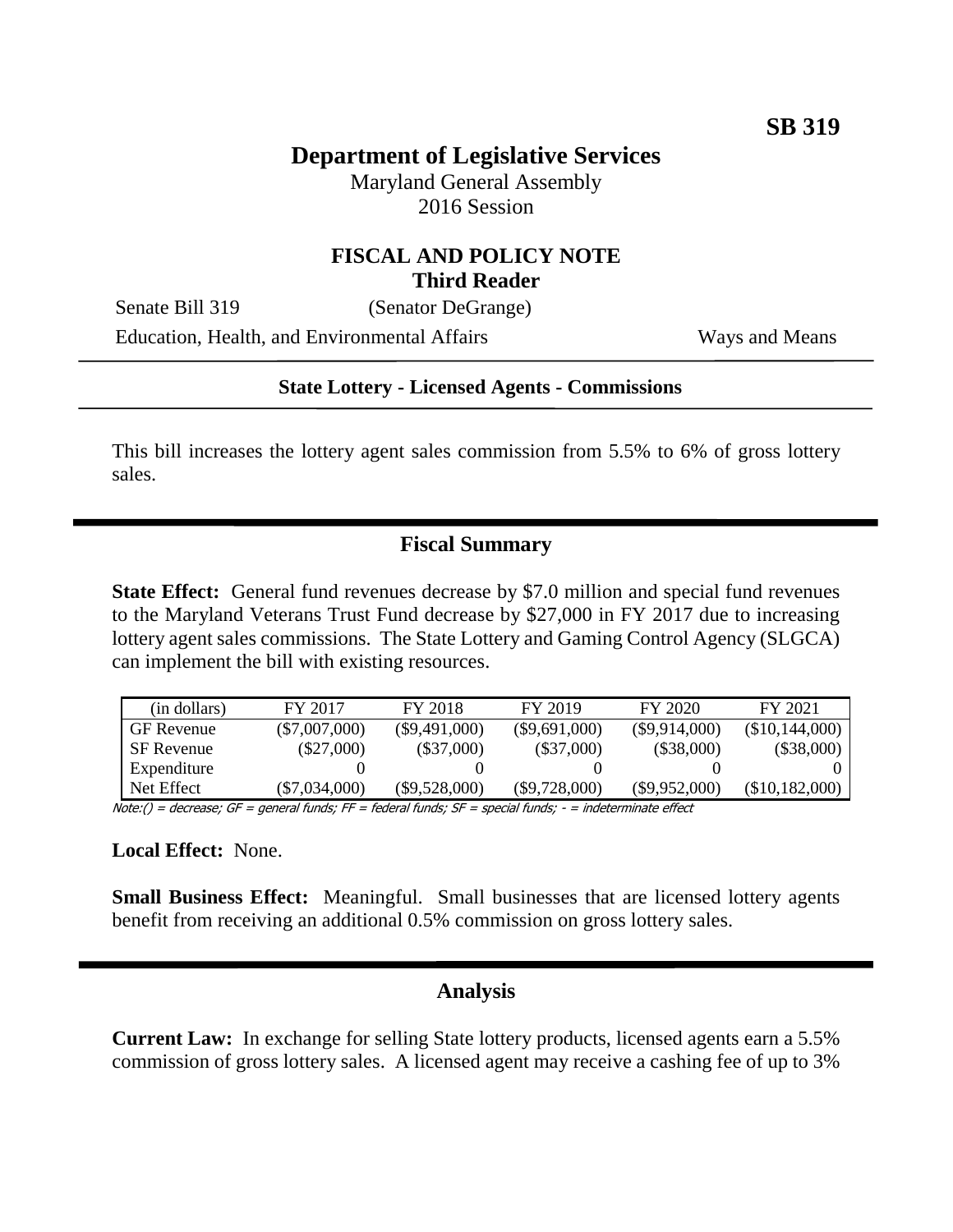of valid prizes paid for services rendered in cashing winning tickets. Additionally, SLGCA may authorize bonuses up to 0.5% of the gross sales to licensed agents.

SLGCA may issue certain veterans' organizations a license to operate up to five instant ticket lottery (pull tab) machines. A veterans' organization that operates instant ticket lottery machines receives the same commissions as a licensed lottery agent.

## *The State Lottery Fund*

Each month, after payments to lottery winners and agents and to the State Lottery for operating expenses, the Comptroller must make payments from the State Lottery Fund to:

- the Maryland Stadium Facilities Fund (an amount not to exceed \$20 million in any fiscal year);
- the Baltimore City Public School Construction Financing Fund (an amount equal to \$20 million in each fiscal year that bonds are outstanding); and
- the State's general fund.

Additionally, the Comptroller must deposit 10% of the money that remains in the State Lottery Fund from the proceeds of ticket sales from instant ticket lottery machines by veterans' organizations into the Maryland Veterans Trust Fund.

**Background:** As part of a cost containment initiative, the Budget Reconciliation and Financing Act of 2009 (Chapter 487) decreased the agent sales commission from 5.5% to 5.0% in fiscal 2010 through 2012. The Budget Reconciliation and Financing Act of 2012 (Chapter 1 of the first special session) kept the commission at 5.0% for fiscal 2013. Chapter 1 of the 2012 second special session increased the commission back to 5.5% effective January 1, 2013, and scheduled the commission to increase to 6.0% once the video lottery operation license was issued to a Baltimore City video lottery facility. The Budget Reconciliation and Financing Act of 2014 (Chapter 464) permanently set agent sales commission at 5.5% and repealed the authority of SLGCA to authorize the payment of incentives to licensed lottery agents and their employees.

In fiscal 2015, 4,536 licensed lottery agents earned \$128.6 million in commissions. In the past three fiscal years, lottery commissions have averaged \$27,545 per licensed retailer. **Exhibit 1** shows the lottery retailer commissions as a percentage of lottery sales in Maryland and surrounding states.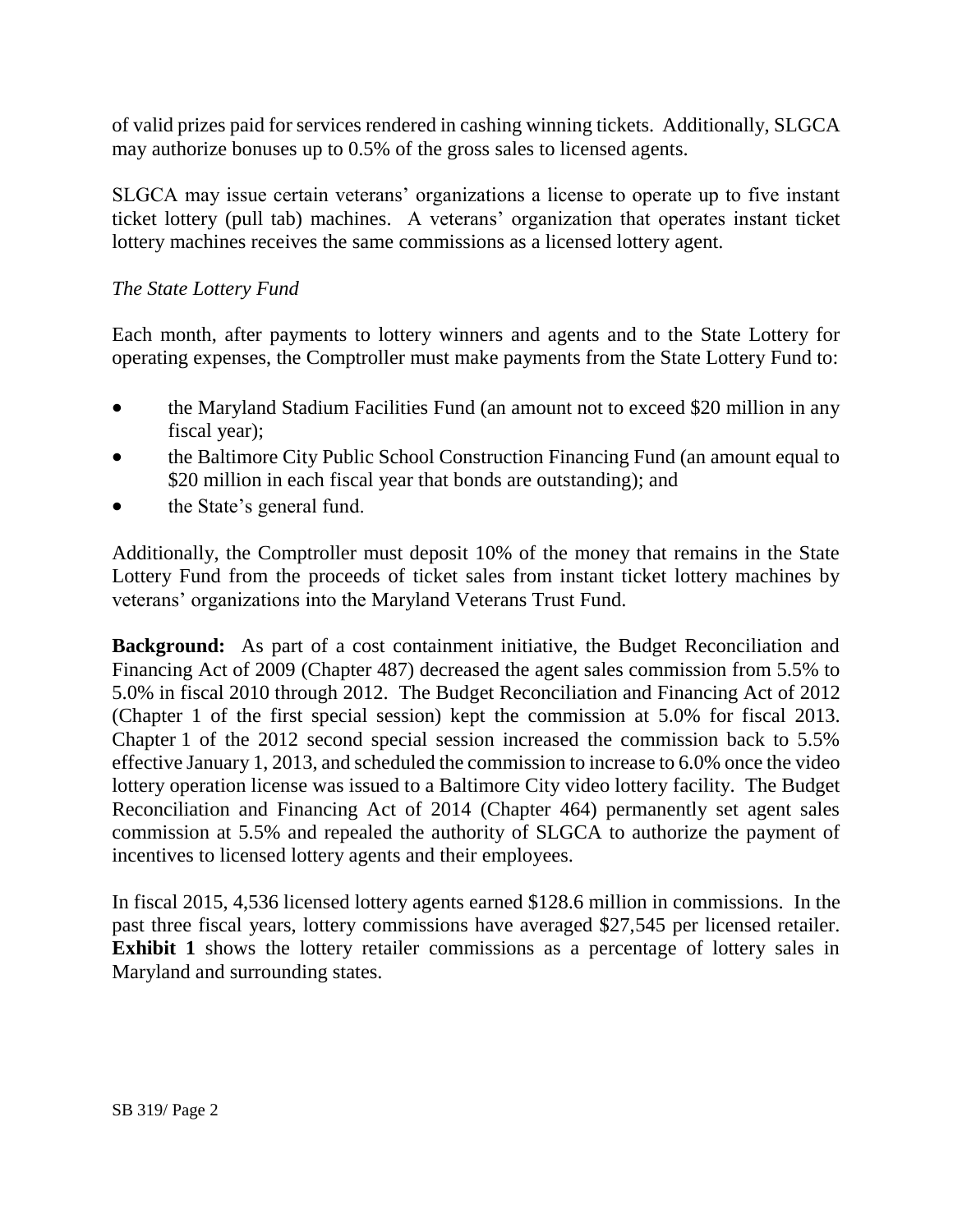## **Exhibit 1 Regional Retailer Commissions as a Percentage of Lottery Sales Fiscal 2014-2015**

| <b>Regional Jurisdiction</b> | FY 2014 | <b>FY 2015</b> |  |
|------------------------------|---------|----------------|--|
| <b>Maryland</b>              | 7.08%   | 7.30%          |  |
| West Virginia                | 7.00%   | 7.00%          |  |
| District of Columbia         | 6.56%   | 6.48%          |  |
| Delaware                     | 6.33%   | 6.40%          |  |
| Virginia                     | 5.61%   | 5.63%          |  |
| Pennsylvania                 | 5.33%   | 5.32%          |  |

Source: State Lottery and Gaming Control Agency; State Lottery websites; La Fleur's 2015 Lottery Almanac: FY14 Commissions – Bonuses

**State Revenues: Exhibit 2** shows the fiscal impact of increasing the lottery agent commissions to 6.0% of gross sales. General fund revenues decrease by \$7.0 million and special fund revenues to the Maryland Veterans Trust Fund decrease by \$27,000 in fiscal 2017, which reflects the bill's October 1, 2016 effective date. Future years reflect the Board of Revenue Estimates projection of lottery sales revenues, which averages approximately 2% annual growth in State lottery sales.

### **Exhibit 2 Fiscal Impact Fiscal 2017-2021**

| General Fund               | <b>FY 2017</b><br>$(\$7,007,000)$ | <b>FY 2018</b><br>$(\$9,491,000)$ | <b>FY 2019</b><br>$(\$9,691,000)$ | <b>FY 2020</b> | <b>FY 2021</b><br>$(\$9,914,000)$ $(\$10,144,000)$ |
|----------------------------|-----------------------------------|-----------------------------------|-----------------------------------|----------------|----------------------------------------------------|
| <b>Veterans Trust Fund</b> | (27,000)                          | (37,000)                          | (37,000)                          | (38,000)       | (38,000)                                           |
| <b>Total</b>               | $(\$7,034,000)$                   |                                   | $(\$9,528,000)$ $(\$9,728,000)$   |                | $(\$9,952,000)$ $(\$10,182,000)$                   |

**Small Business Effect:** Approximately 4,536 licensed lottery agents, a portion of which are small businesses, benefit from receiving an additional 0.5% commission on gross lottery sales, totaling \$7.0 million in fiscal 2017 and \$10.2 million in fiscal 2021. On average, a licensed lottery agent sales commission increases by \$1,551 in fiscal 2017 and by \$2,245 in fiscal 2021.